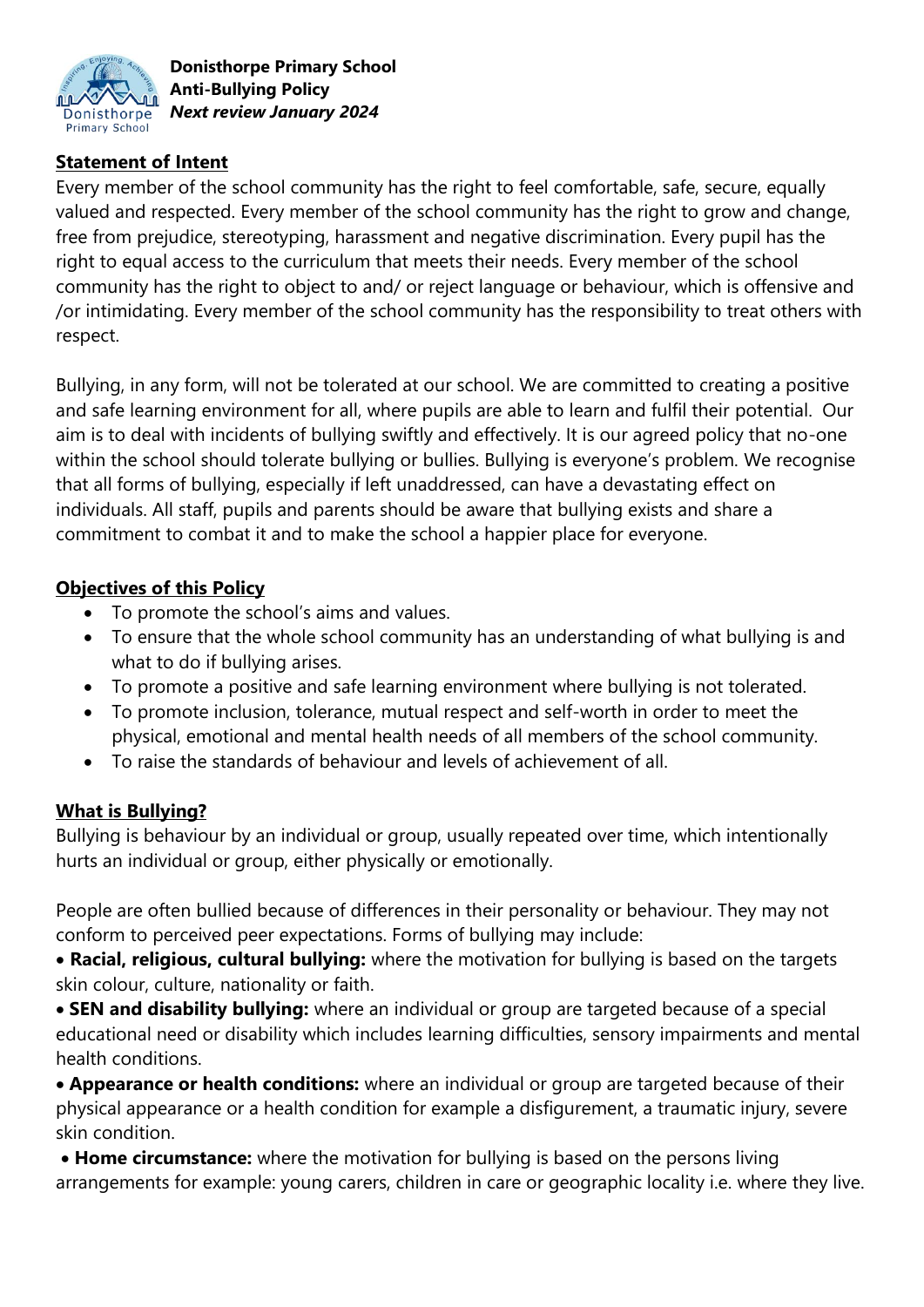

 **Homophobic and Biphobic bullying:** relates to a person's sexual orientation. It is based on prejudice or negative attitudes, beliefs or views about lesbian, gay or bi people. Individuals or groups can be targeted because of their actual or perceived sexuality. People who have lesbian, gay or bi family members can also be targeted as can students who do not conform to gender stereotypes.

 **Transphobic bullying:** relates to gender identity. It is based on prejudice or negative attitudes, views or beliefs about trans people. Transphobic bullying affects people who are trans but can also affect those questioning their gender identity as well as people who are not trans but do not conform to gender stereotypes.

 **Sexual bullying:** can relate to the target's gender or body, this can have a sexual and/or sexist element.

# \*Bullying is defined by the initials **STOP: Several Times On Purpose and Start Telling Other People**

Donisthorpe Primary School wishes to make clear that bullying is not simply poor behaviour and we will differentiate between the two. For example, a child who is aggressive towards a variety of different children, on separate occasions would not be deemed a 'bully'. Their behaviour would be challenged by Donisthorpe Primary School under the 'Behaviour Policy'.

Bullying of school staff is addressed in the staff handbook.

# **Bullying can be:**

- **Psychological:** being unfriendly, excluding, tormenting, intimidation. Unkindness linked to SEND, appearance or health conditions or related home circumstances.
- **Physical:** jostling, pushing, kicking, hitting, punching or any use of violence, theft, extortion, damaging someone's property, unwanted physical contact
- **Verbal:** name-calling, sarcasm, spreading rumours, teasing, etc, sexually abusive comments
- **Cyber/ technology:** All areas of internet, such as misuse of email, social media, chat rooms.
- Telephone threats or hoaxes, inappropriate text messaging or use of camera & video facilities

# **Symptoms of bullying**

Early signs that a child is being bullied could be:

- The child becoming withdrawn
- A deterioration in the child's work
- Erratic attendance or spurious illness
- Persistently arriving late at school
- General unhappiness or anxiety
- The child wanting to remain with adults
- Sudden outbursts not in common with the child's normal behaviour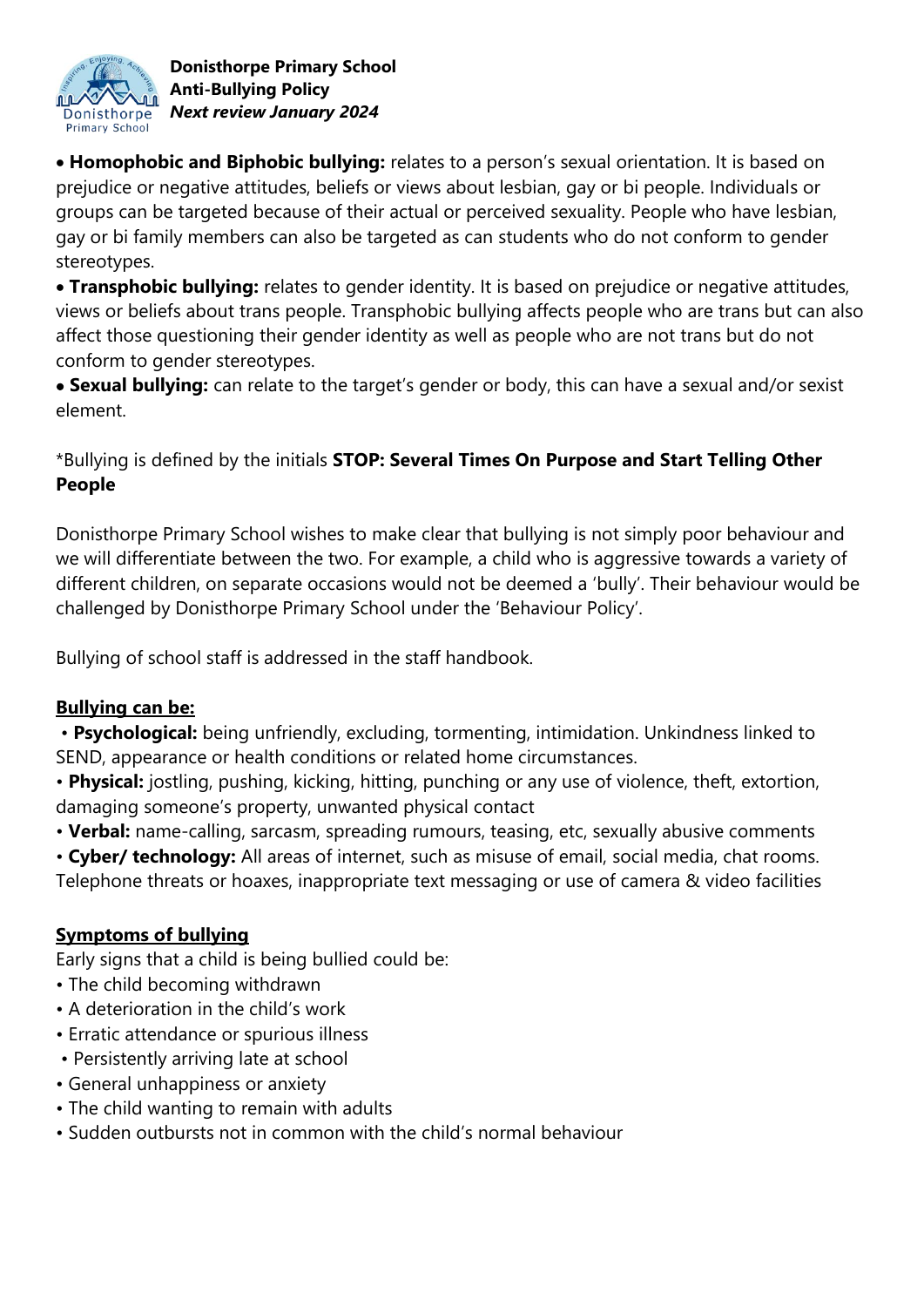

Physical symptoms could include headaches, stomach aches, fainting, fits, vomiting or hyperventilation. Targets can become depressed and this can continue into their adult lives. They can want to take their own lives.

### **Why is it Important to Respond to Bullying?**

Bullying hurts. No one deserves to be a target of bullying. Everybody has the right to be treated with respect. Pupils who are bullying need to learn different ways of behaving or reacting – they may have issues in their own lives which cause them to 'lash out'. Schools have a responsibility to respond promptly and effectively to issues of bullying. Research demonstrates that targets of bullying can have deteriorating levels of attainment / attendance as a direct result of bullying.

The school will take full account of what the target says and also the perceptions of those who have witnessed the incident reported it or are aware of the circumstances. This means that if any person feels that an incident is motivated by bullying then it should be recorded as such and all incidents should be properly investigated.

#### **Peer on Peer Abuse**

As per our Safeguarding Policy, this school recognises that children sometimes display abusive behaviour themselves and that such incidents or allegations must be referred on for appropriate support and intervention. Such abuse will not be tolerated or passed off as "banter" or "part of growing up". This abuse could for example include sexual assaults, initiation/hazing type violence, all forms of bullying, aggravated sexting and physical violence experienced by both boys and girls. The school and its staff will take all possible actions to ensure peer on peer abuse cannot go unnoticed through discussion at age-appropriate level, education activities such as 'Warning Zone', opportunities for disclosure etc.

Where specific risks are identified, a risk assessment will be undertaken in order to ensure the safety of all staff and pupils. Measures appropriate to the uniqueness of each situation would be put in place to minimise the threat to those concerned.

Any incidents or suspected incidents should be recorded in CPOMS.

#### **Our proactive strategies**

We will use a variety of methods for helping children to deal with and prevent bullying as and when they are appropriate. These will include:

- A clear set of school values, which are on display and referred to often.
- Promotion of an emotionally open atmosphere.
- Encouraging children to tell a member of staff and / or their parents if they are being bullied or if they see someone else being bullied.

• Opportunities to share feelings and have discussions about bullying and why it matters, e.g. through lessons which focus on emotions, relationships, social situations etc (SEAL, PSHE lessons). Through the teaching of Character, consistently promote fairness, kindness, honesty and respect.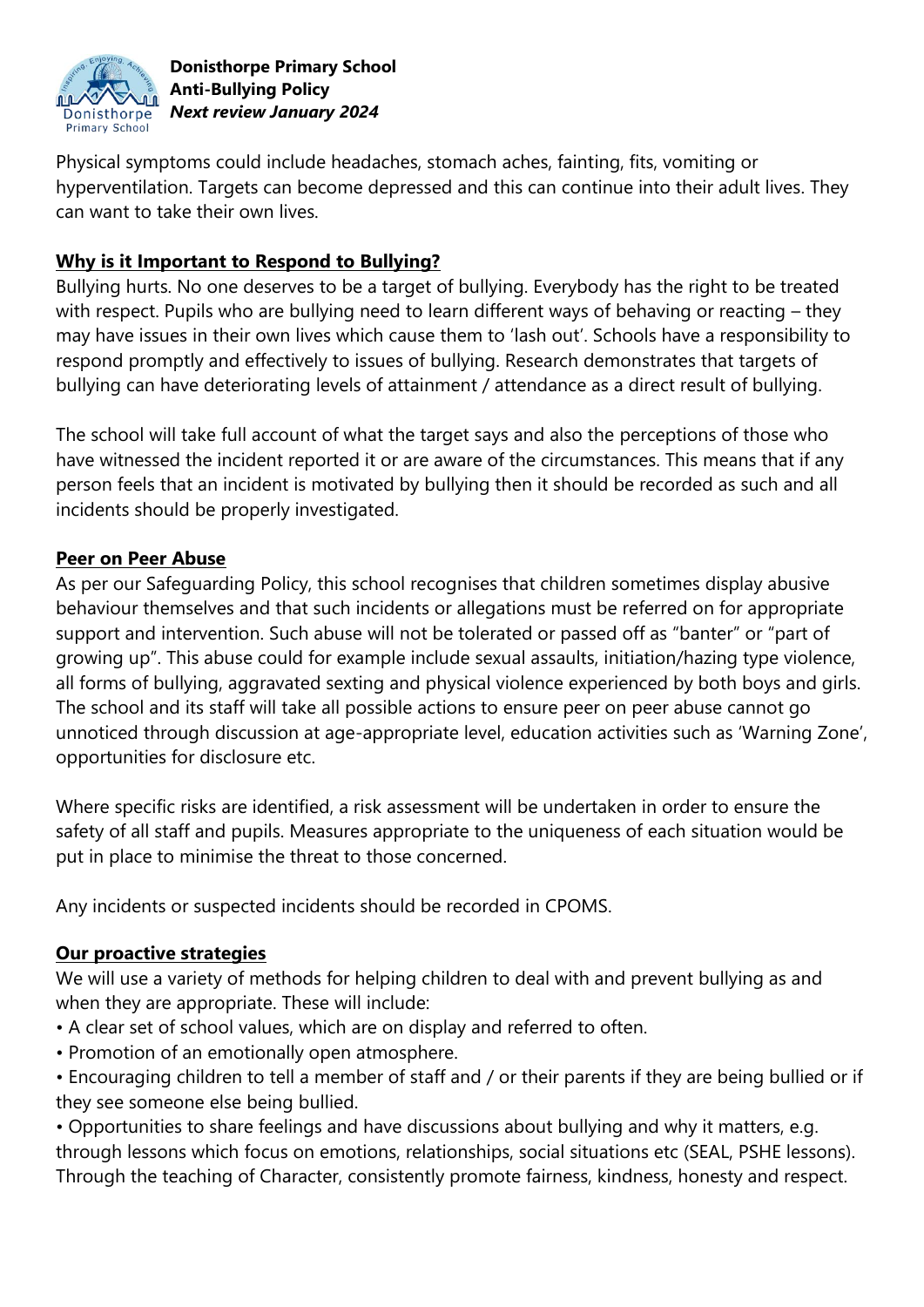

• Having approachable staff in school who will listen to parents concerns and worries about particular behaviour, believe children who come to them with concerns about bullying and act on what they are told.

 Taking every opportunity to promote initiatives such as anti-bullying week, theatre productions and external speakers.

Use of information from pupil and parental questionnaires.

 Continuing to promote staff development and understanding on the identification, prevention and management of bullying.

 Providing spacious, well-supervised playground areas at lunchtimes with seating, quieter areas and a variety of games and activities for children to do.

# **Reporting and responding to Bullying**

1. All pupils, parents, members of staff and volunteers must report allegations of bullying, including cyber-bullying issues, to a member of the teaching staff. Pupils are encouraged to talk to their parents who can champion their concerns. Any bystander who witnesses an incident of bullying will be encouraged to tell an adult in school (or their parents) so that the bullying can be out in the open.

2. The teacher receiving the allegation will be responsible for investigating initial allegations of bullying, using CPOMS to record the allegation/incident and alerting the Senior Leadership team (Head, Deputy and Assistant Head).

3. The child making the allegation must be spoken to at length, obtaining witnesses if possible. Teachers will use patience and understanding during this discussion and record what is said by the child. They must be praised for coming forward to tell.

4. If the child who made the allegation above is not the target, the target must also be spoken to with patience and understanding and again, everything that is said must be recorded.

5. The perpetrator must be spoken to using details and facts. They must be asked to tell the truth and if they do not own up, further investigations must take place.

6. If the allegations are founded, it will be made clear to the perpetrator/s that bullying is not tolerated at Donisthorpe Primary School. Parents will be informed. Opportunities will be given to resolve the situation between the children involved and appropriate sanctions will be put into place in line with the school's behaviour policy.

7. Incidents of bullying are reported to the Governors on a termly basis through the Headteacher's Report.

8. If necessary, and appropriate, police and outside support agencies will be consulted.

### **Reactive Strategies**

We aim to include the following in our response: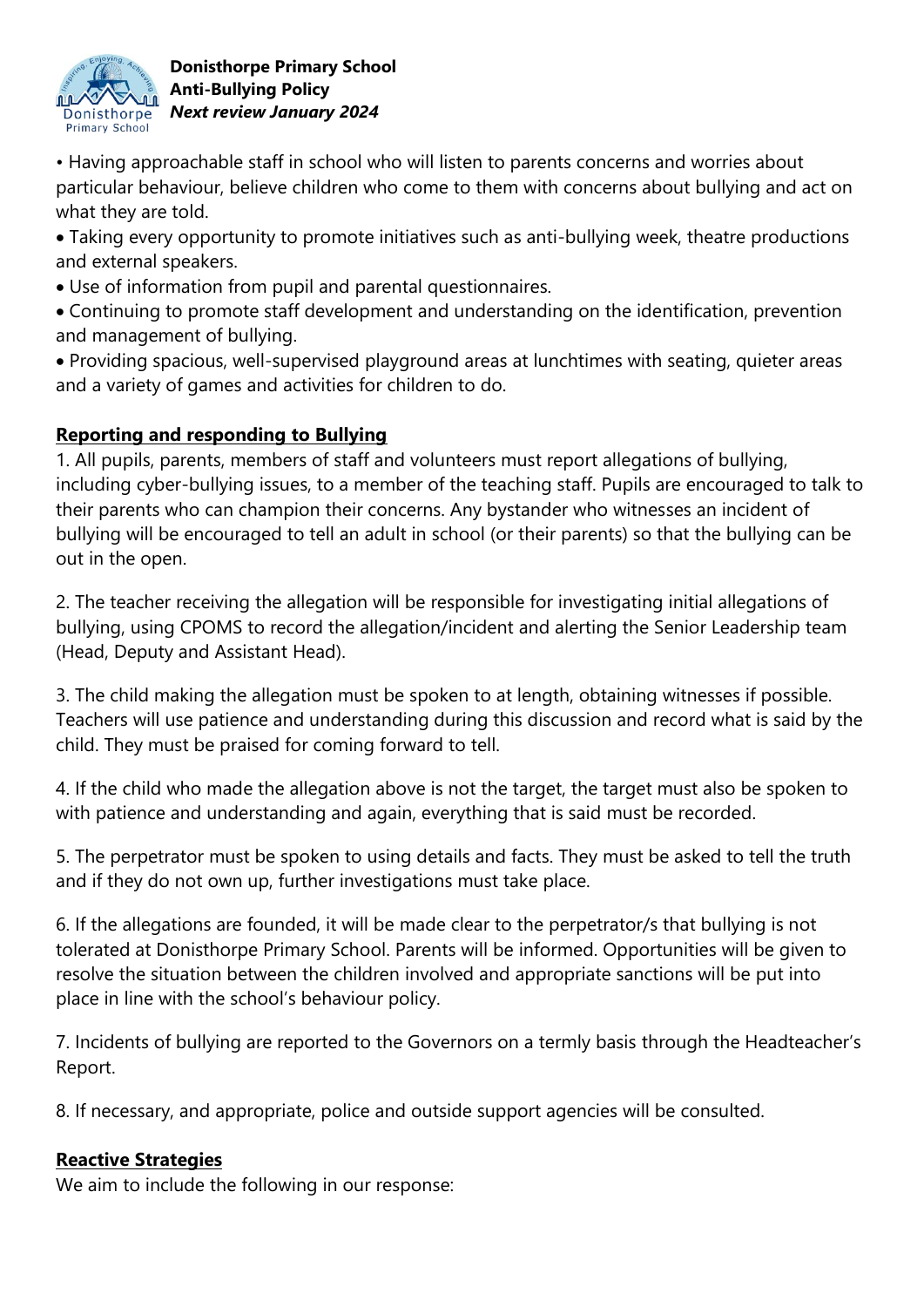

- Character Ambassadors
- School Ambassadors
- Support groups
- Mediation by adults
- Mediation by peers
- Inclusion Team Support/ELSA
- Social Skills groups
- $\bullet$  SFAL

### **Character Ambassadors**

An elected Character Ambassador from each class be with and befriend pupils who are being bullied or having difficulties because they are new to the school or upset by an event outside school, e.g. a family bereavement. The objective is to give the befriended pupil someone to talk to and to help them feel more positive about themselves.

#### **School Ambassadors**

A small number of pupils volunteer to form a circle of friends for a vulnerable pupil to help improve the pupil's level of inclusion and acceptance and to increase insight into his or her feelings and behaviour.

#### **Support Groups**

The support group for a bullied pupil includes those involved in the bullying. The aim is to get the perpetrator to identify with the target and then to help resolve the problem. Mediation by adults Members of staff can help establish ground rules between pupils who are being bullied and the pupils who are doing the bullying to help them co-exist in school.

#### **Inclusion Team Support/ELSA**

This can cover:

- Making assertive statements
- Resisting manipulation and threats
- Dealing with name calling
- Staying clam in difficult situations
- Getting help from onlookers
- Boosting self esteem

#### **Outcomes**

#### **1. Measures will be put in place to support the target.**

The target needs to feel safe. They will be listened to and assured that all adults in school will work to support them. If possible, meetings with the perpetrator and the target will be arranged with supervised discussions to achieve some reconciliation. Monitoring of any issues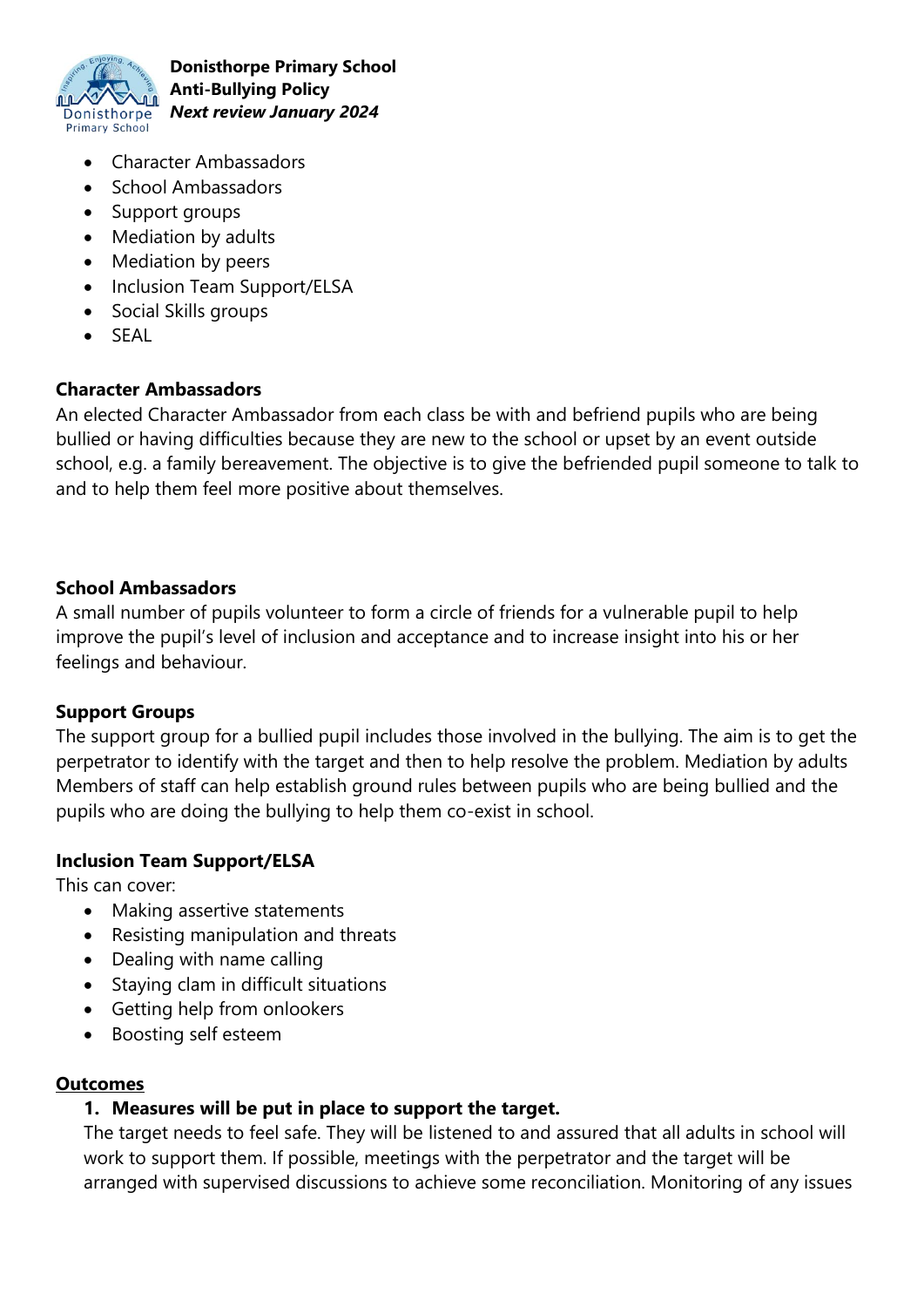

will continue. If required buddying / social groups or mentoring can be organised to support the target.

## **2. Measures will be put in place to support the perpetrator.**

The perpetrator/s will be asked to genuinely apologise and will be spoken to at length about their behaviour and why it is unacceptable at Donisthorpe Primary School. Other consequences may be withdrawal from activities, loss of playtimes, exclusion during lunch, etc. As the behaviour of the perpetrator improves, previous sanctions can be removed and the child should be praised for a change in behaviour. Working with an appropriate adult in school may help to identify the cause of the bullying. Measures will be put in place to try and prevent the bullying taking place and to help the perpetrator/s change their behaviour. These measures may involve monitoring of the target and the perpetrator/s for a period of time, social groups for the target and the perpetrator/s if needed, behaviour targets for the perpetrator/s and any other specific measures required by individual situations.

### **3. In serious cases, temporary or permanent exclusion will be considered.**

### **The role of parents**

Parents/carers are crucial to supporting the schools anti-bullying policy. As part of the home school contract they will be informed of the policy and be asked to commit themselves to it.

When, after discussion, we confirm a child has been bullying we will contact the parents to discuss the issues. We will ask parents to:

- Talk to the child and explain that bullying is wrong and makes others unhappy.
- Show the child how to join in with others without bullying.
- Make an appointment to see the child's teacher as soon as possible, and explain the problem and discuss how the school and the parents together can stop the bullying.
- Talk to the child regularly about how things are going at school.
- Give the child lots of praise and encouragement when they are being kind and considerate to others.

From this, sanctions and outline plans will be agreed. We will follow up the child's behaviour and further bullying will result in exclusion.

### **Incidents that occur away from school premises**

Any incidents of bullying that occur out of school but under school jurisdiction will be treated in the same way as if on school premises. School will endeavour to support parents when incidents occur out of school hours and will inform parents should any relevant information be reported.

### **Reviewing the Policy**

This policy will be shared with staff, parents, governors and pupils and reviewed by all stakeholders on a 2-year cycle or sooner should the need arise.